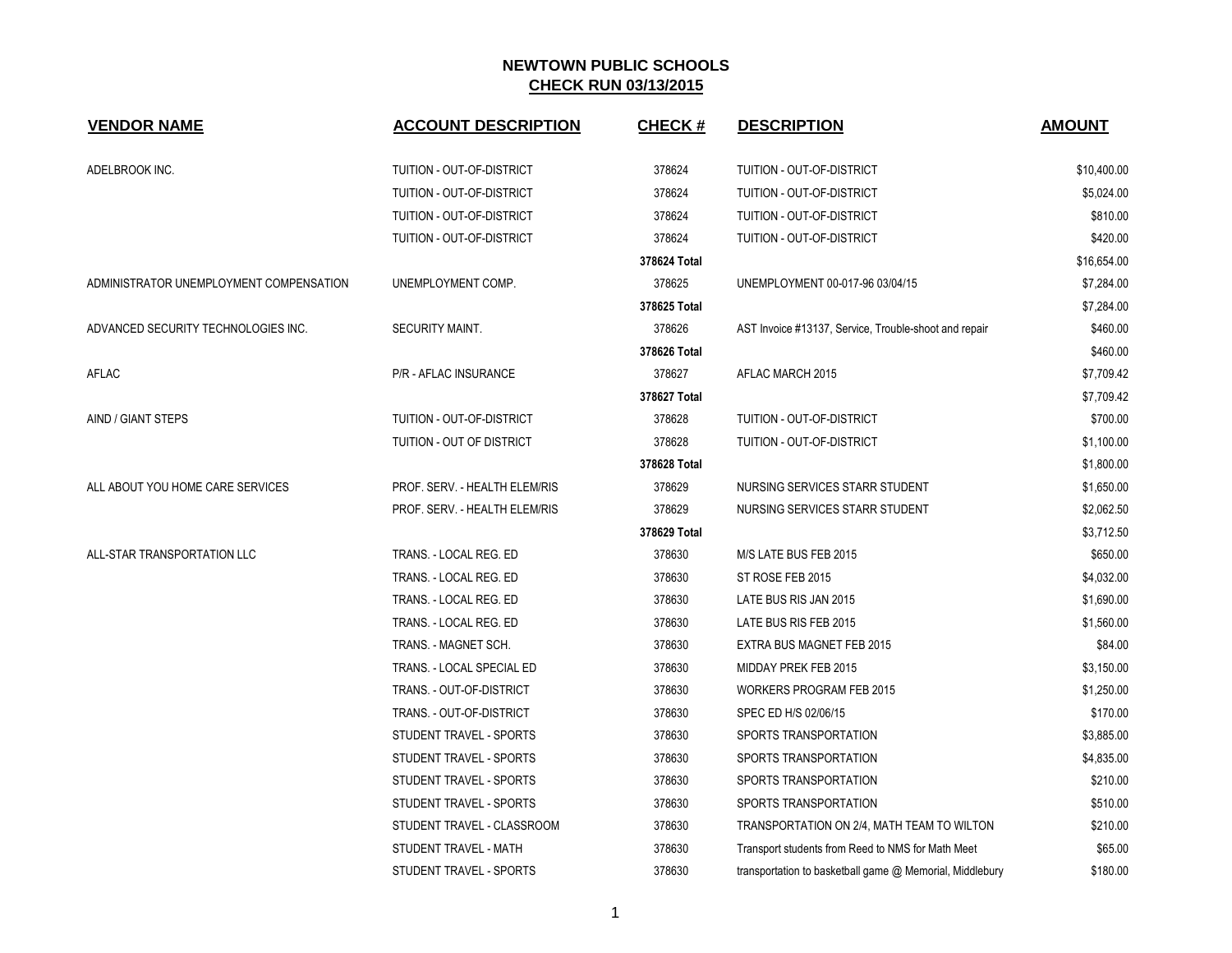| <b>VENDOR NAME</b>                | <b>ACCOUNT DESCRIPTION</b>          | <b>CHECK#</b> | <b>DESCRIPTION</b>                                   | <b>AMOUNT</b> |
|-----------------------------------|-------------------------------------|---------------|------------------------------------------------------|---------------|
| ALL-STAR TRANSPORTATION LLC       | CONTRACTED SERV. - GUIDANCE         | 378630        | Roundtrip transportation to Newtown Middle School    | \$85.00       |
|                                   | STUDENT TRAVEL - MUSIC              | 378630        | <b>COLOR GUARD TO MASUK HIGH SCHOOL</b>              | \$840.00      |
|                                   |                                     | 378630 Total  |                                                      | \$23,406.00   |
| <b>LAURA ALTIERI</b>              | <b>INSTR. SUPPLIES - CLASSROOM</b>  | 378631        | <b>AMAZON PEDOMETERS</b>                             | \$56.25       |
|                                   |                                     | 378631 Total  |                                                      | \$56.25       |
| AMERICAN RED CROSS                | STAFF TRAIN. - HEALTH ADMIN.        | 378632        | CPR/FIRST AID TRAINING 2014/15                       | \$19.00       |
|                                   | STAFF TRAIN. - HEALTH ADMIN.        | 378632        | CPR/FIRST AID TRAINING 2014/15                       | \$57.00       |
|                                   |                                     | 378632 Total  |                                                      | \$76.00       |
| MARGARET ANNETT                   | MEMBERSHIPS - ELEM.                 | 378633        | <b>SCHOOL NURSES DUES</b>                            | \$100.00      |
|                                   |                                     | 378633 Total  |                                                      | \$100.00      |
| ANTHEM BLUE CROSS AND BLUE SHIELD | P/R - VOLUNTARY VISION INS.         | 378634        | <b>ANTHEM MARCH 2015</b>                             | \$1,163.30    |
|                                   |                                     | 378634 Total  |                                                      | \$1,163.30    |
| <b>ANTHEM LIFE</b>                | P/R - VOLUNTARY LIFE INS.           | 378635        | LIFE MARCH 2015                                      | \$2,226.12    |
|                                   | P/R - VOLUNTARY LTD INS.            | 378635        | LTD MARCH 2015                                       | \$4,755.71    |
|                                   |                                     | 378635 Total  |                                                      | \$6,981.83    |
| <b>KEVIN ANZELLOTTI</b>           | <b>B&amp;G SUPPLIES - CUSTODIAL</b> | 378636        | SHOES (50059)                                        | \$100.00      |
|                                   |                                     | 378636 Total  |                                                      | \$100.00      |
| <b>APPERSON</b>                   | INSTR. SUPPLIES - CLASSROOM         | 378637        | Test scoring sheets, Item #27800 per attached quote. | \$312.00      |
|                                   | <b>INSTR. SUPPLIES - CLASSROOM</b>  | 378637        | Shipping charge.                                     | \$41.24       |
|                                   |                                     | 378637 Total  |                                                      | \$353.24      |
| APPLE INC.                        | INSTR. SUPPLIES - COMPUTER ED.      | 378638        | Lightening to VGA Adaptor Free shipping              | \$49.00       |
|                                   |                                     | 378638 Total  |                                                      | \$49.00       |
| ASCOM HASLER/GE CAP PROG          | EQUIP RENTAL - ADMIN.               | 378639        | LEASE FOR FOLDING MACH 2014/15                       | \$158.47      |
|                                   |                                     | 378639 Total  |                                                      | \$158.47      |
| ASSOCIATED REFUSE HAULERS         | <b>REFUSE REMOVAL</b>               | 378640        | REFUSE DISPOSAL - ALL SCHOOLS 2014-2015              | \$7,508.07    |
|                                   | <b>REFUSE REMOVAL</b>               | 378640        | CARDBOARD RECYCLING - ALL SCHOOLS 2014-2015          | \$40.00       |
|                                   | <b>REFUSE REMOVAL</b>               | 378640        | CARDBOARD RECYCLING - ALL SCHOOLS 2014-2015          | \$172.00      |
|                                   | <b>REFUSE REMOVAL</b>               | 378640        | CARDBOARD RECYCLING - ALL SCHOOLS 2014-2015          | \$80.00       |
|                                   | <b>REFUSE REMOVAL</b>               | 378640        | CARDBOARD RECYCLING - ALL SCHOOLS 2014-2015          | \$116.00      |
|                                   | <b>REFUSE REMOVAL</b>               | 378640        | CARDBOARD RECYCLING - ALL SCHOOLS 2014-2015          | \$244.00      |
|                                   | <b>REFUSE REMOVAL</b>               | 378640        | CARDBOARD RECYCLING - ALL SCHOOLS 2014-2015          | \$118.00      |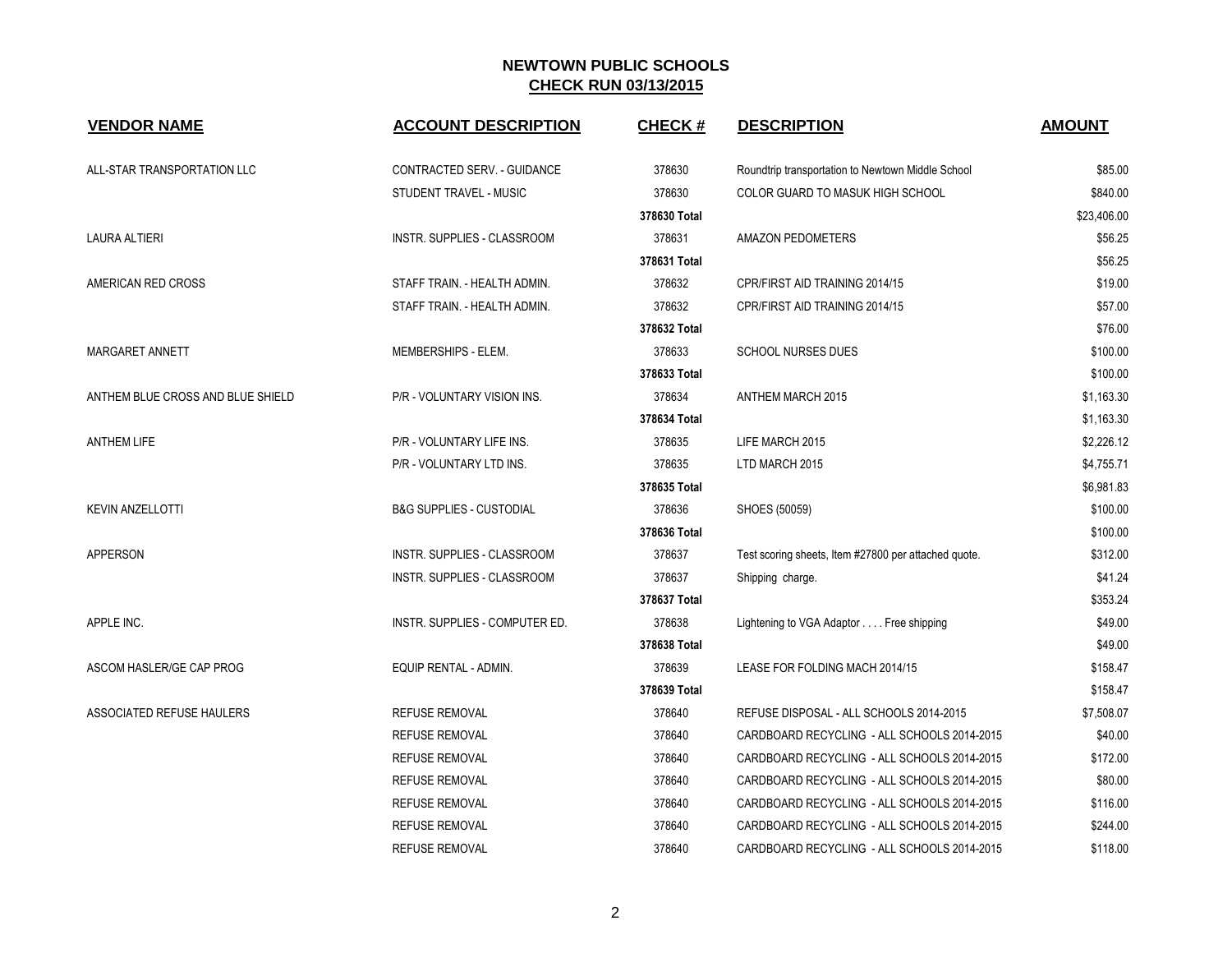| <b>VENDOR NAME</b>                  | <b>ACCOUNT DESCRIPTION</b>      | <b>CHECK#</b> | <b>DESCRIPTION</b>                               | <b>AMOUNT</b> |
|-------------------------------------|---------------------------------|---------------|--------------------------------------------------|---------------|
| ASSOCIATED REFUSE HAULERS           | <b>REFUSE REMOVAL</b>           | 378640        | CARDBOARD RECYCLING - ALL SCHOOLS 2014-2015      | \$295.00      |
|                                     |                                 | 378640 Total  |                                                  | \$8.573.07    |
| <b>AT&amp;T MOBILITY</b>            | <b>TELEPHONE &amp; CABLE</b>    | 378641        | <b>SERVICES 2014/15</b>                          | \$133.74      |
|                                     |                                 | 378641 Total  |                                                  | \$133.74      |
| <b>BAGEL DELIGHT</b>                | OFF./MEETING SUPPLIES - B.O.E.  | 378642        | BAGELS BOE 02/13/2015                            | \$71.65       |
|                                     |                                 | 378642 Total  |                                                  | \$71.65       |
| THE BEE PUBLISHING CO.              | ADVERTISING - SUPER.            | 378643        | PRESCHOOL REGISTRATION ADV.                      | \$510.90      |
|                                     |                                 | 378643 Total  |                                                  | \$510.90      |
| BEN'S BELLS PROJECT                 | INSTR. SUPPLIES - SOC. STUDIES  | 378644        | 10 (sets of 10-Kindness Coins-In Memory of)      | \$98.65       |
|                                     | INSTR. SUPPLIES - SOC. STUDIES  | 378644        | shipping                                         | \$6.75        |
|                                     |                                 | 378644 Total  |                                                  | \$105.40      |
| <b>BENHAVEN</b>                     | PROF. SERV. - PSYCH/MED. EVAL.  | 378645        | SOCIAL LEARNING AND TRANSITION PLANNING NHS      | \$145.00      |
|                                     |                                 | 378645 Total  |                                                  | \$145.00      |
| <b>BERKSHIRE MOTORS</b>             | REPAIRS - CAFETERIA             | 378646        | <b>AUTO REPAIRS CHARTWELLS</b>                   | \$2,534.55    |
|                                     |                                 | 378646 Total  |                                                  | \$2,534.55    |
| RONALD J. BIENKOWSKI                | STAFF TRAVEL - BUS. SERV.       | 378647        | MAR 2015 MONTHLY EXPENSE & TRAVEL                | \$300.00      |
|                                     |                                 | 378647 Total  |                                                  | \$300.00      |
| DICK BLICK CO                       | <b>INSTR. SUPPLIES - ART</b>    | 378648        | Watercolor, Turquoise, Item 00369-5114           | \$7.56        |
|                                     | <b>INSTR. SUPPLIES - ART</b>    | 378648        | Woodless pencil 9B item 20442-2091               | \$44.10       |
|                                     | <b>INSTR. SUPPLIES - ART</b>    | 378648        | Golden Taklon short handle set of 6 brushes      | \$60.12       |
|                                     |                                 | 378648 Total  |                                                  | \$111.78      |
| THE BOOKSOURCE                      | TEXTBOOKS - CLASSROOM           | 378649        | Hawley Textbooks K-4 (Please See Attached)       | \$640.40      |
|                                     | TEXTBOOKS - CLASSROOM           | 378649        | Friendship According to Humphrey # 9780142406335 | \$2,132.75    |
|                                     |                                 | 378649 Total  |                                                  | \$2,773.15    |
| KATHLEEN M. BREMER                  | INSTR. SUPPLIES - WORLD LANG.   | 378650        | STIPEND FOR CHINESE GUEST TEACHER MAR 2015       | \$150.00      |
|                                     |                                 | 378650 Total  |                                                  | \$150.00      |
| BRIDGEPORT BOARD OF EDUCATION       | TUITION - OUT-OF-DISTRICT       | 378651        | TUITION - OUT-OF-DISTRICT                        | \$200.00      |
|                                     |                                 | 378651 Total  |                                                  | \$200.00      |
| BROOKS ENVIRONMENTAL CONSULTING LLC | PROF. SERV. - B. & G.           | 378652        | ASBESTOS DESIGNATED PERSON 2014-2015             | \$850.00      |
|                                     |                                 | 378652 Total  |                                                  | \$850.00      |
| <b>BUG BUSTER INC.</b>              | <b>B&amp;G CONTRACTED SERV.</b> | 378653        | MONTHLY PEST CONTROL - ALL SCHOOLS (2014-2015)   | \$77.89       |
|                                     | <b>B&amp;G CONTRACTED SERV.</b> | 378653        | MONTHLY PEST CONTROL - ALL SCHOOLS (2014-2015)   | \$79.23       |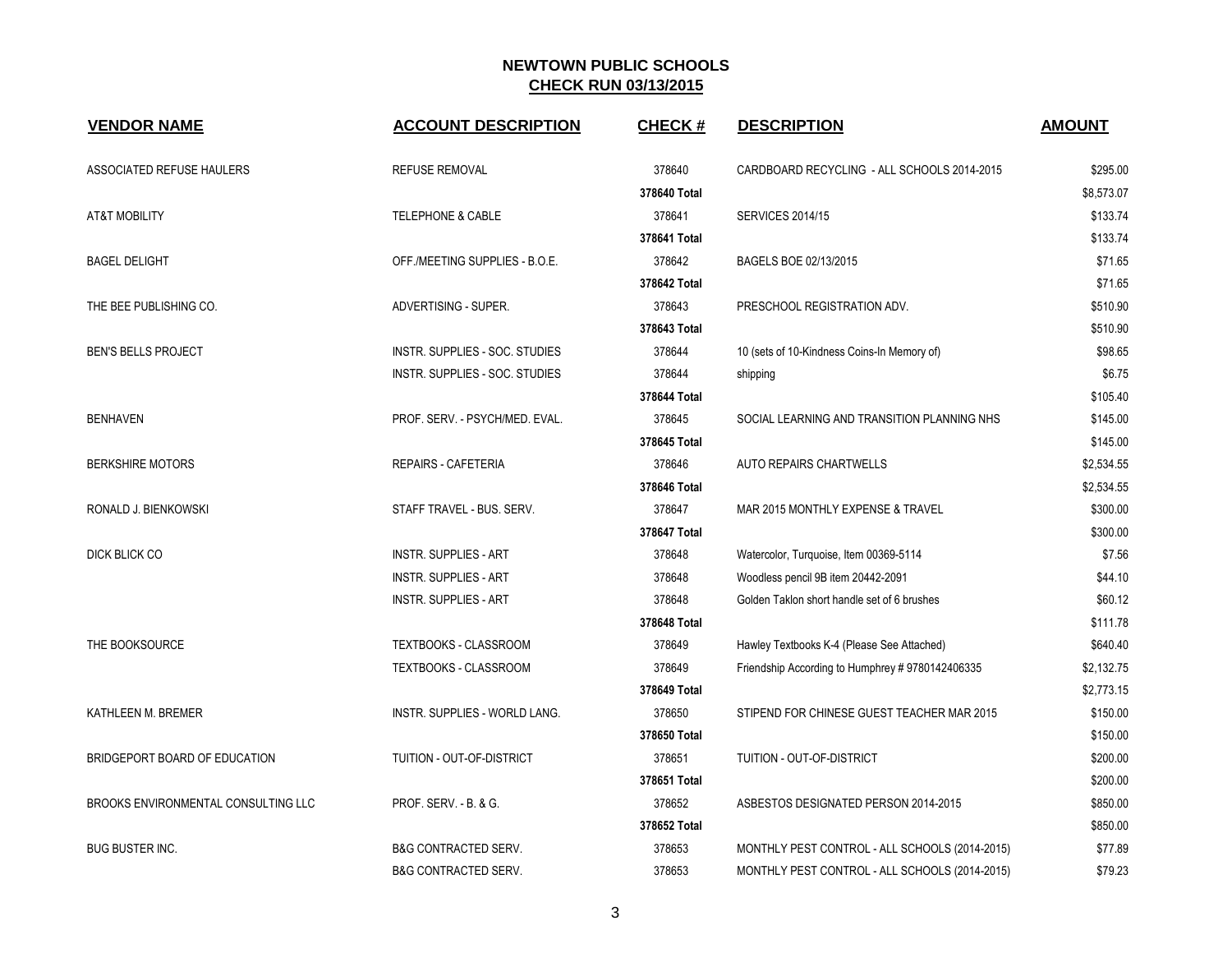| <b>VENDOR NAME</b>                 | <b>ACCOUNT DESCRIPTION</b>       | <b>CHECK#</b> | <b>DESCRIPTION</b>                                     | <b>AMOUNT</b> |
|------------------------------------|----------------------------------|---------------|--------------------------------------------------------|---------------|
| <b>BUG BUSTER INC.</b>             | <b>B&amp;G CONTRACTED SERV.</b>  | 378653        | MONTHLY PEST CONTROL - ALL SCHOOLS (2014-2015)         | \$74.23       |
|                                    | <b>B&amp;G CONTRACTED SERV.</b>  | 378653        | MONTHLY PEST CONTROL - ALL SCHOOLS (2014-2015)         | \$77.89       |
|                                    | <b>B&amp;G CONTRACTED SERV.</b>  | 378653        | MONTHLY PEST CONTROL - ALL SCHOOLS (2014-2015)         | \$80.11       |
|                                    | <b>B&amp;G CONTRACTED SERV.</b>  | 378653        | MONTHLY PEST CONTROL - ALL SCHOOLS (2014-2015)         | \$80.11       |
|                                    | <b>B&amp;G CONTRACTED SERV.</b>  | 378653        | MONTHLY PEST CONTROL - ALL SCHOOLS (2014-2015)         | \$86.27       |
|                                    |                                  | 378653 Total  |                                                        | \$555.73      |
| <b>BUTCHER'S BEST MARKET LLC</b>   | OFF. SUPPLIES - ADMIN.           | 378654        | Catering for Admin Rounds at Reed. Invoice #216095     | \$80.00       |
|                                    |                                  | 378654 Total  |                                                        | \$80.00       |
| <b>CHRISTIAN CANFIELD</b>          | INSTR. SUPPLIES - SCIENCE        | 378655        | <b>GAS KEY COPIES</b>                                  | \$11.16       |
|                                    |                                  | 378655 Total  |                                                        | \$11.16       |
| CANON FINANCIAL SERVICES INC.      | COPIER RENTAL - CLASSROOM        | 378656        | 4 QTR. OF COPIER CONTRACT 2014/15                      | \$2,682.18    |
|                                    | <b>COPIER RENTAL - CLASSROOM</b> | 378656        | 4 QTR. OF COPIER CONTRACT 2014/15                      | \$4,224.97    |
|                                    | COPIER RENTAL - CLASSROOM        | 378656        | 4 QTR. OF COPIER CONTRACT 2014/15                      | \$3,108.93    |
|                                    | COPIER RENTAL - CLASSROOM        | 378656        | 4 QTR. OF COPIER CONTRACT 2014/15                      | \$2,676.91    |
|                                    | COPIER RENTAL - CLASSROOM        | 378656        | 4 QTR. OF COPIER CONTRACT 2014/15                      | \$6,085.28    |
|                                    | COPIER RENTAL - CLASSROOM        | 378656        | 4 QTR. OF COPIER CONTRACT 2014/15                      | \$7,633.34    |
|                                    | COPIER RENTAL - CLASSROOM        | 378656        | 4 QTR. OF COPIER CONTRACT 2014/15                      | \$15,136.88   |
|                                    | COPIER RENTAL - BUS. SERV.       | 378656        | 4 QTR. OF COPIER CONTRACT 2014/15                      | \$9,416.51    |
|                                    |                                  | 378656 Total  |                                                        | \$50,965.00   |
| CAROLINA BIOLOGICAL SUPPLY COMPANY | <b>INSTR. SUPPLIES - SCIENCE</b> | 378657        | Carolinas perfect solution frogs, X jumbo, item 227464 | \$930.00      |
|                                    | INSTR. SUPPLIES - SCIENCE        | 378657        | shipping charge                                        | \$80.81       |
|                                    |                                  | 378657 Total  |                                                        | \$1,010.81    |
| <b>BONITA F. CARTOUN</b>           | STAFF TRAIN. - BUS. SERV.        | 378658        | MEDICAL EXPENSES OUT-OF-POCKET                         | \$155.00      |
|                                    |                                  | 378658 Total  |                                                        | \$155.00      |
| CBS LLC                            | REPAIRS - INFO. TECH.            | 378659        | Epson 570 to replace Unifi 45                          | \$999.00      |
|                                    | REPAIRS - INFO. TECH.            | 378659        | Installation of projector, wall plate and wires.       | \$580.00      |
|                                    | REPAIRS - INFO. TECH.            | 378659        | Epson 70 ST to replace Unifi 45                        | \$999.00      |
|                                    | REPAIRS - INFO. TECH.            | 378659        | Installation of projector, wall plate and wires.       | \$580.00      |
|                                    | REPAIRS - INFO. TECH.            | 378659        | Cat5 to USB Smart                                      | \$78.00       |
|                                    |                                  | 378659 Total  |                                                        | \$3,236.00    |
| <b>CES</b>                         | TUITION - OUT-OF-DISTRICT        | 378660        | <b>TUITION - OUT-OF-DISTRICT</b>                       | \$21,072.00   |
|                                    | TUITION - OUT-OF-DISTRICT        | 378660        | TUITION - OUT-OF-DISTRICT                              | \$19,963.00   |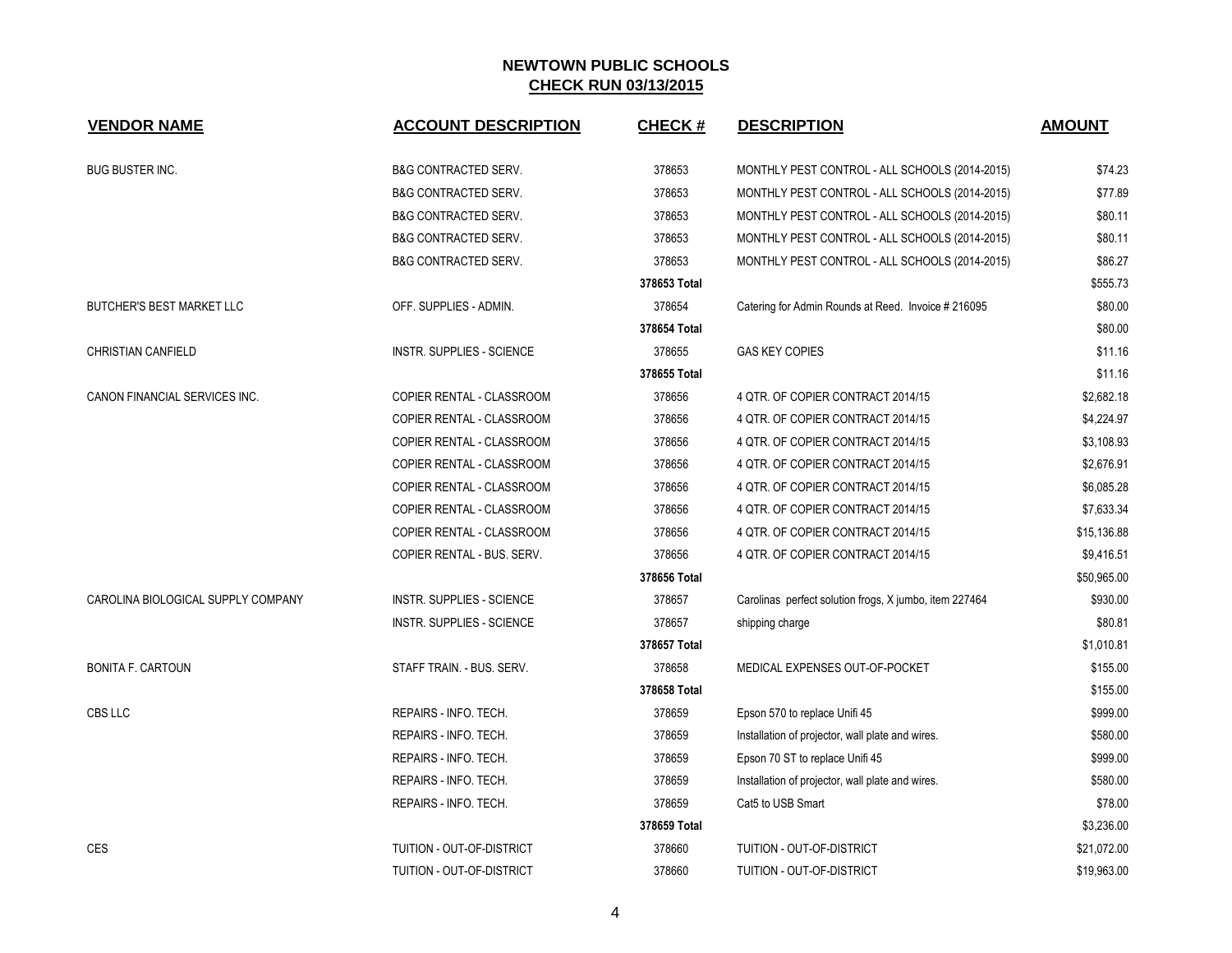| <b>VENDOR NAME</b>               | <b>ACCOUNT DESCRIPTION</b>     | <b>CHECK#</b> | <b>DESCRIPTION</b>                               | <b>AMOUNT</b> |
|----------------------------------|--------------------------------|---------------|--------------------------------------------------|---------------|
|                                  |                                |               |                                                  |               |
| CES                              | TUITION - OUT-OF-DISTRICT      | 378660        | TUITION - OUT-OF-DISTRICT                        | \$14,259.00   |
|                                  | TUITION - OUT-OF-DISTRICT      | 378660        | TUITION - OUT-OF-DISTRICT                        | \$19,963.00   |
|                                  |                                | 378660 Total  |                                                  | \$75,257.00   |
| <b>CHARTER COMMUNICATIONS</b>    | <b>TELEPHONE &amp; CABLE</b>   | 378661        | <b>SERVICES 2014/15</b>                          | \$2,444.79    |
|                                  |                                | 378661 Total  |                                                  | \$2,444.79    |
| THE CHILDREN'S CENTER OF HAMDEN  | TUITION - OUT-OF-DISTRICT      | 378662        | TUITION - OUT-OF-DISTRICT                        | \$4,593.68    |
|                                  |                                | 378662 Total  |                                                  | \$4,593.68    |
| DYLLON CHOWDHURY                 | CONTRACTED SERV. - B.O.E.      | 378663        | TAPING BOE MEETING 02/17/15                      | \$30.00       |
|                                  |                                | 378663 Total  |                                                  | \$30.00       |
| <b>CMEA</b>                      | <b>STAFF TRAIN. - MUSIC</b>    | 378664        | Registrations for NMS music teachers for CMEA    | \$675.00      |
|                                  |                                | 378664 Total  |                                                  | \$675.00      |
| CONN JUNIOR REPUBLIC INC.        | TUITION - OUT-OF-DISTRICT      | 378665        | TUITION - OUT-OF-DISTRICT                        | \$3,770.88    |
|                                  | TUITION - OUT-OF-DISTRICT      | 378665        | TUITION - OUT-OF-DISTRICT                        | \$3,770.88    |
|                                  | TUITION - OUT-OF-DISTRICT      | 378665        | TUITION - OUT-OF-DISTRICT                        | \$1,394.07    |
|                                  | TUITION - OUT-OF-DISTRICT      | 378665        | TUITION - OUT-OF-DISTRICT                        | \$225.00      |
|                                  |                                | 378665 Total  |                                                  | \$9,160.83    |
| <b>NANCY CONRON</b>              | STAFF TRAVEL - STAFF DEVELOP.  | 378666        | TRAVEL JAN 2015                                  | \$89.24       |
|                                  |                                | 378666 Total  |                                                  | \$89.24       |
| CONSOLIDATED COMPUTING INC.      | CONTRACTED SERV. - INFO. TECH. | 378667        | Datto Backup additional 1TB offsite storage      | \$280.00      |
|                                  |                                | 378667 Total  |                                                  | \$280.00      |
| COOPERATIVE EDUCATIONAL SERVICES | REPAIRS - SP/HEAR.             | 378668        | ED SERV 02/20/2015                               | \$472.00      |
|                                  | REPAIRS - SP/HEAR.             | 378668        | ED SERV 02/11/15                                 | \$1,085.00    |
|                                  |                                | 378668 Total  |                                                  | \$1,557.00    |
| <b>CREC</b>                      | REPAIRS - SP/HEAR.             | 378669        | SERVICES BEGINNING JAN 2015-JUNE 2015            | \$2,319.45    |
|                                  | REPAIRS - SP/HEAR.             | 378669        | AUDITORY PROCESSING MANAGEMENT 12/14 - 6/15      | \$1,281.80    |
|                                  |                                | 378669 Total  |                                                  | \$3,601.25    |
| <b>CRYSTAL ROCK</b>              | INSTR. SUPPLIES - CLASSROOM    | 378670        | Delivery of 15 5-gallon Water Bottles, per month | \$63.00       |
|                                  | INSTR. SUPPLIES - CLASSROOM    | 378670        | Rental of water cooler/heater,                   | \$3.00        |
|                                  |                                | 378670 Total  |                                                  | \$66.00       |
| TOM DEBENEDETTO                  | INSTR. SUPPLIES - SPORTS       | 378671        | SPORT EQUIPT BASKETBALL                          | \$115.90      |
|                                  |                                | 378671 Total  |                                                  | \$115.90      |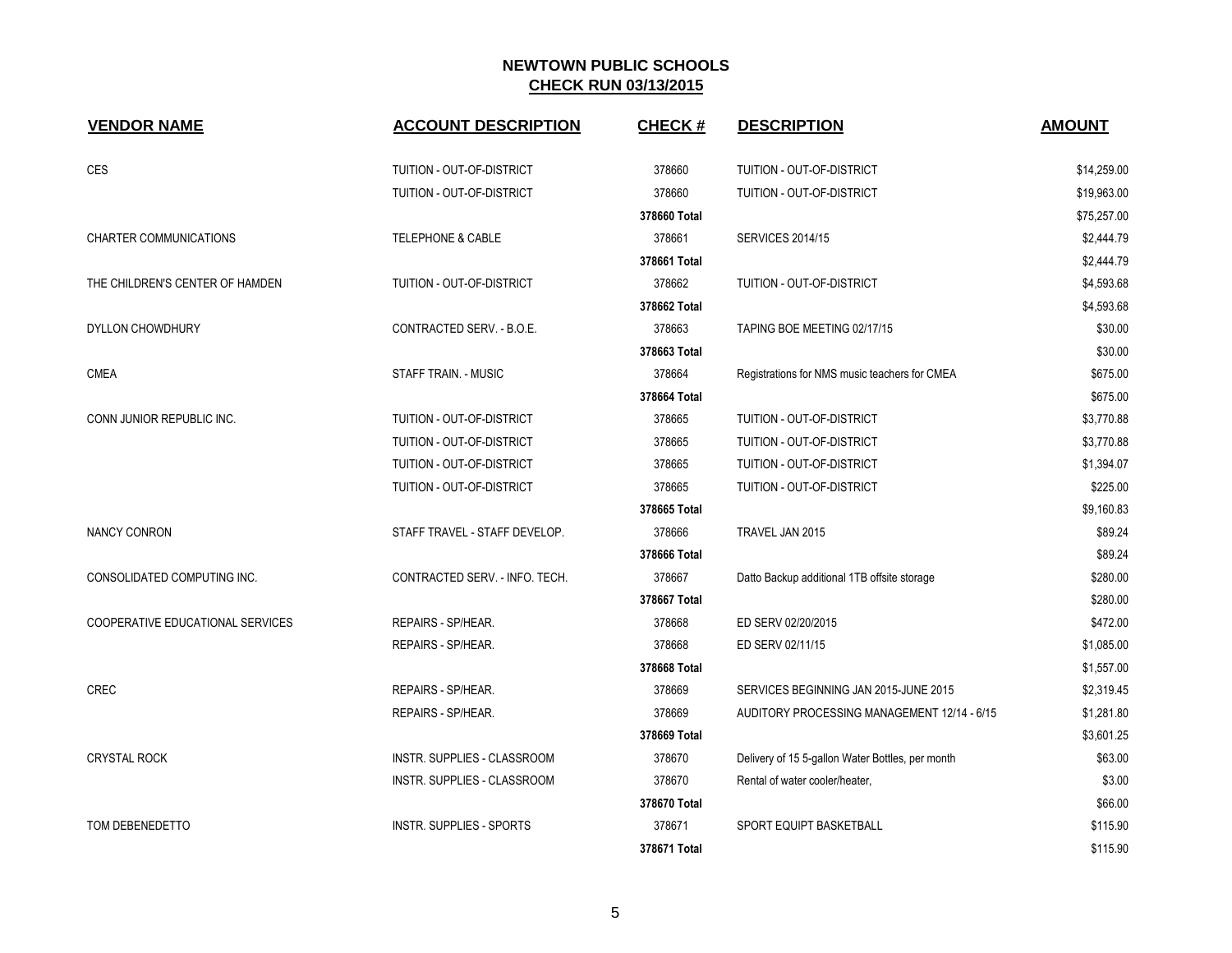| <b>VENDOR NAME</b>            | <b>ACCOUNT DESCRIPTION</b>       | <b>CHECK#</b> | <b>DESCRIPTION</b>                            | <b>AMOUNT</b> |
|-------------------------------|----------------------------------|---------------|-----------------------------------------------|---------------|
| DEMCO INC.                    | <b>INSTR. SUPPLIES - ENGLISH</b> | 378672        | WE14160490 LUXOR PLASTIC UTILITY CART 24 X 18 | \$162.00      |
|                               | <b>INSTR. SUPPLIES - ENGLISH</b> | 378672        | <b>SHIPPING</b>                               | \$36.76       |
|                               |                                  | 378672 Total  |                                               | \$198.76      |
| AMY DUMOCH, M.A. CCC-SLP      | CONTRACTED SERV. - SP/HEAR.      | 378673        | PROF SERV FEB 2015                            | \$880.00      |
|                               |                                  | 378673 Total  |                                               | \$880.00      |
| <b>EAST RIVER ENERGY INC.</b> | FUEL OIL - GEN.                  | 378674        | FUEL 5037H 476.3 GAL                          | \$1,474.10    |
|                               | FUEL OIL - M.S.                  | 378674        | FUEL 5037H 7200.0 GAL                         | \$22,283.28   |
|                               |                                  | 378674 Total  |                                               | \$23,757.38   |
| EDUCATION CONNECTION          | PROF. SERV. - PSYCH/MED. EVAL.   | 378675        | PROF. SERV. - PSYCH/MED. EVAL.                | \$2,366.95    |
|                               | PROF. SERV. - PSYCH/MED. EVAL.   | 378675        | PROF. SERV. - PSYCH/MED. EVAL.                | \$1,482.85    |
|                               | PROF. SERV. - PSYCH/MED. EVAL.   | 378675        | PROF. SERV. - PSYCH/MED. EVAL.                | \$767.15      |
|                               | PROF. SERV. - PSYCH/MED. EVAL.   | 378675        | PROF. SERV. - PSYCH/MED. EVAL.                | \$720.37      |
|                               |                                  | 378675 Total  |                                               | \$5,337.32    |
| <b>JASON K. EDWARDS</b>       | <b>REPAIRS - SPORTS</b>          | 378676        | <b>AUDIO CABLES</b>                           | \$18.98       |
|                               |                                  | 378676 Total  |                                               | \$18.98       |
| DR. JOSEPH V. ERARDI JR.      | STAFF TRAVEL - SUPER.            | 378677        | TRAVEL AASA CONF & HOTEL                      | \$1,203.16    |
|                               |                                  | 378677 Total  |                                               | \$1,203.16    |
| <b>EVERSOURCE</b>             | ELECTRICITY - H.                 | 378678        | ELEC 51084633023 30,880.KWH                   | \$5,558.49    |
|                               | ELECTRICITY - S.H.               | 378678        | ELEC 51934736059 72600. KWH                   | \$10,401.58   |
|                               | ELECTRICITY - S.H.               | 378678        | ELEC 51922733035 121.60 KWH                   | \$140.05      |
|                               | ELECTRICITY - M.G.               | 378678        | ELEC 5171733009 32960. KHW                    | \$5,825.36    |
|                               | ELECTRICITY - HOM.               | 378678        | ELEC 51844633024 57,024. KHW                  | \$9,979.65    |
|                               | ELECTRICITY - RIS.               | 378678        | ELEC 51324453075 147,347. KWH                 | \$23,372.52   |
|                               | ELECTRICITY - M.S.               | 378678        | ELEC 51658443072 70,469. KWH                  | \$10,875.68   |
|                               | ELECTRICITY - M.S.               | 378678        | ELEC 51352546030 212.90 KWH                   | \$416.40      |
|                               | ELECTRICITY - H.S.               | 378678        | ELEC 51223253097 20.00 KWH                    | \$46.42       |
|                               | ELECTRICITY - H.S.               | 378678        | ELEC 51318375011 453. KWH                     | \$136.10      |
|                               | ELECTRICITY - H.S.               | 378678        | ELEC 51356633040 17.00 KWH                    | \$46.10       |
|                               | ELECTRICITY - H.S.               | 378678        | ELEC 51418253076 353,520. KHW                 | \$55,263.90   |
|                               |                                  | 378678 Total  |                                               | \$122,062.25  |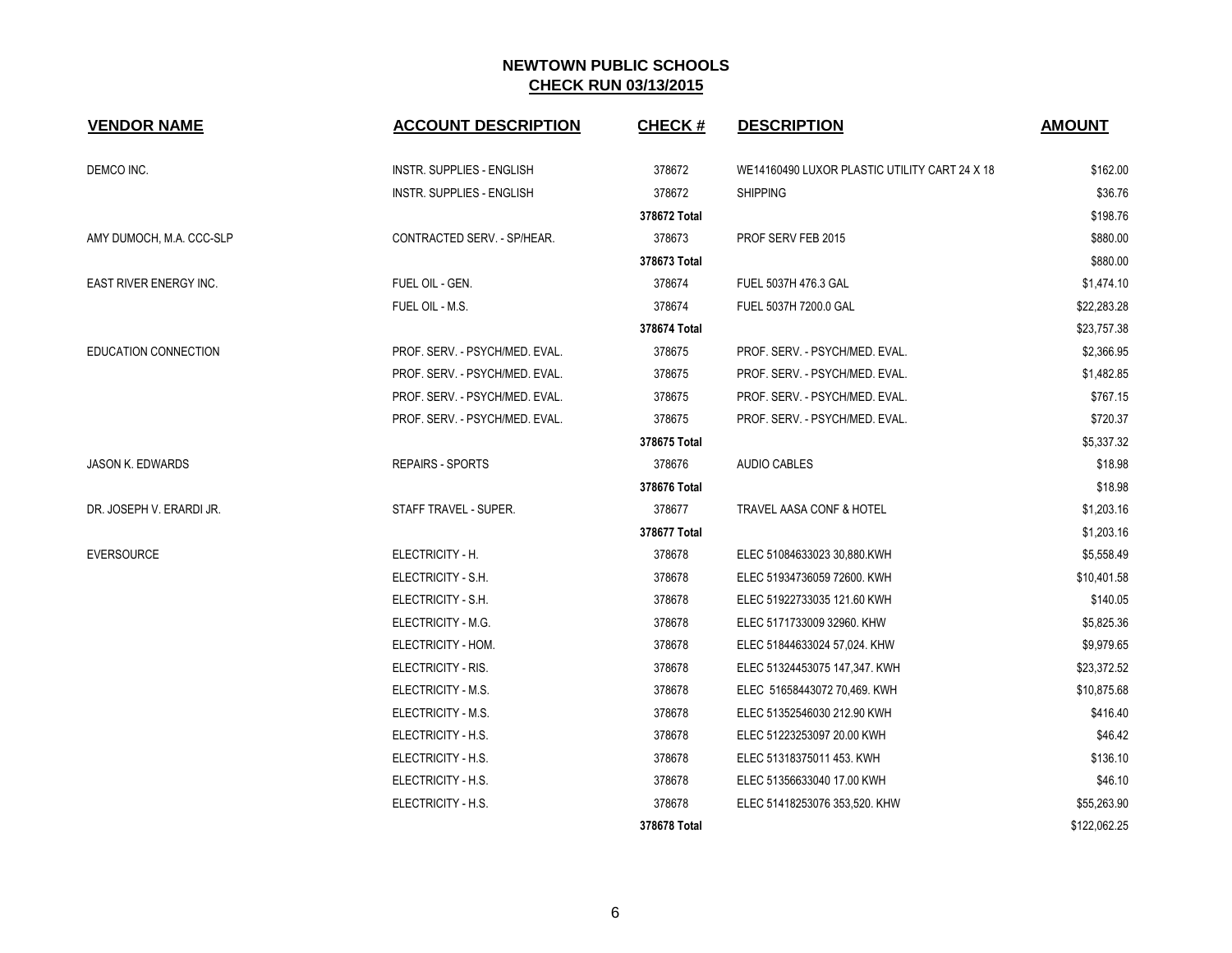| <b>VENDOR NAME</b>            | <b>ACCOUNT DESCRIPTION</b>              | <b>CHECK#</b> | <b>DESCRIPTION</b>                           | <b>AMOUNT</b> |
|-------------------------------|-----------------------------------------|---------------|----------------------------------------------|---------------|
| <b>EVERSOURCE</b>             | PROPANE & NATURAL GAS - HAW.            | 378679        | GAS 57890556004 4160.CCF                     | \$3,267.12    |
|                               | PROPANE & NATURAL GAS - RIS.            | 378679        | GAS 57526160064 220. CCF                     | \$279.29      |
|                               | <b>PROPANE &amp; NATURAL GAS - RIS.</b> | 378679        | GAS 57410220032 15,020 CCF                   | \$10,828.34   |
|                               | PROPANE & NATURAL GAS - M.S.            | 378679        | GAS 57201350022 289 CCF                      | \$344.68      |
|                               | PROPANE & NATURAL GAS - H.S.            | 378679        | GAS 57445161052 45,430. CCF                  | \$31,737.58   |
|                               | PROPANE & NATURAL GAS - H.S.            | 378679        | GAS 57379855042 720 CCF                      | \$764.57      |
|                               |                                         | 378679 Total  |                                              | \$47,221.58   |
| <b>EXCEL TUTORING LLC</b>     | <b>TUTORS - HOMEBOUND</b>               | 378680        | <b>TUTORING FEB 2015</b>                     | \$1,230.00    |
|                               | <b>TUTORS - HOMEBOUND</b>               | 378680        | TUTORING OUTBOUND STUDENTS                   | \$5,150.00    |
|                               |                                         | 378680 Total  |                                              | \$6,380.00    |
| FLINN SCIENTIFIC INC.         | <b>INSTR. SUPPLIES - SCIENCE</b>        | 378681        | 10020 ISOPROPYL ALCOHOL 4L                   | \$70.02       |
|                               | INSTR. SUPPLIES - SCIENCE               | 378681        | <b>SHIPPING</b>                              | \$39.67       |
|                               | INSTR. SUPPLIES - SCIENCE               | 378681        | H0029 HYDROGEN PEROXIDE 6% 3.8L              | \$47.90       |
|                               | <b>INSTR. SUPPLIES - SCIENCE</b>        | 378681        | <b>SHIPPING</b>                              | \$19.49       |
|                               | INSTR. SUPPLIES - SCIENCE               | 378681        | AP1937 NITINOL WIRE (12 INCHES)              | \$20.40       |
|                               | INSTR. SUPPLIES - SCIENCE               | 378681        | <b>SHIPPING</b>                              | \$10.10       |
|                               |                                         | 378681 Total  |                                              | \$207.58      |
| FOLLETT SCHOOL SOLUTIONS INC. | <b>INSTR. SUPPLIES - ENGLISH</b>        | 378682        | FLR 1993 TRAGEDY OF KING LEAR(FG) 074348276X | \$1,471.71    |
|                               | <b>TEXTBOOKS - ENGLISH</b>              | 378682        | FLR 1998 TEMPEST 9780451527127               | \$293.10      |
|                               | <b>TEXTBOOKS - ENGLISH</b>              | 378682        | SIGN 1949 1984 Y/A (P) 9780451524935         | \$82.35       |
|                               |                                         | 378682 Total  |                                              | \$1,847.16    |
| FOLLETT SCHOOL SOLUTIONS INC. | TEXTBOOKS - CLASSROOM                   | 378683        | First and Second Grade Mentor Texts          | \$162.71      |
|                               | SUPPLIES - LIBRARY                      | 378683        | Books and processing                         | \$1,421.07    |
|                               | SUPPLIES - LIBRARY                      | 378683        | Books and processing                         | \$483.15      |
|                               |                                         | 378683 Total  |                                              | \$2,066.93    |
| LORRAINE D. FOSTER DAY SCHOOL | TUITION - OUT-OF-DISTRICT               | 378684        | TUITION - OUT-OF-DISTRICT                    | \$5,092.50    |
|                               |                                         | 378684 Total  |                                              | \$5,092.50    |
| THE FOUNDATION SCHOOL         | TUITION - OUT-OF-DISTRICT               | 378685        | TUITION - OUT-OF-DISTRICT                    | \$25,200.00   |
|                               |                                         | 378685 Total  |                                              | \$25,200.00   |
| DR. LINDA A. GEJDA            | STAFF TRAVEL - SUPER.                   | 378686        | MAR 2015 MONTHLY EXPENSE & TRAVEL            | \$300.00      |
|                               |                                         | 378686 Total  |                                              | \$300.00      |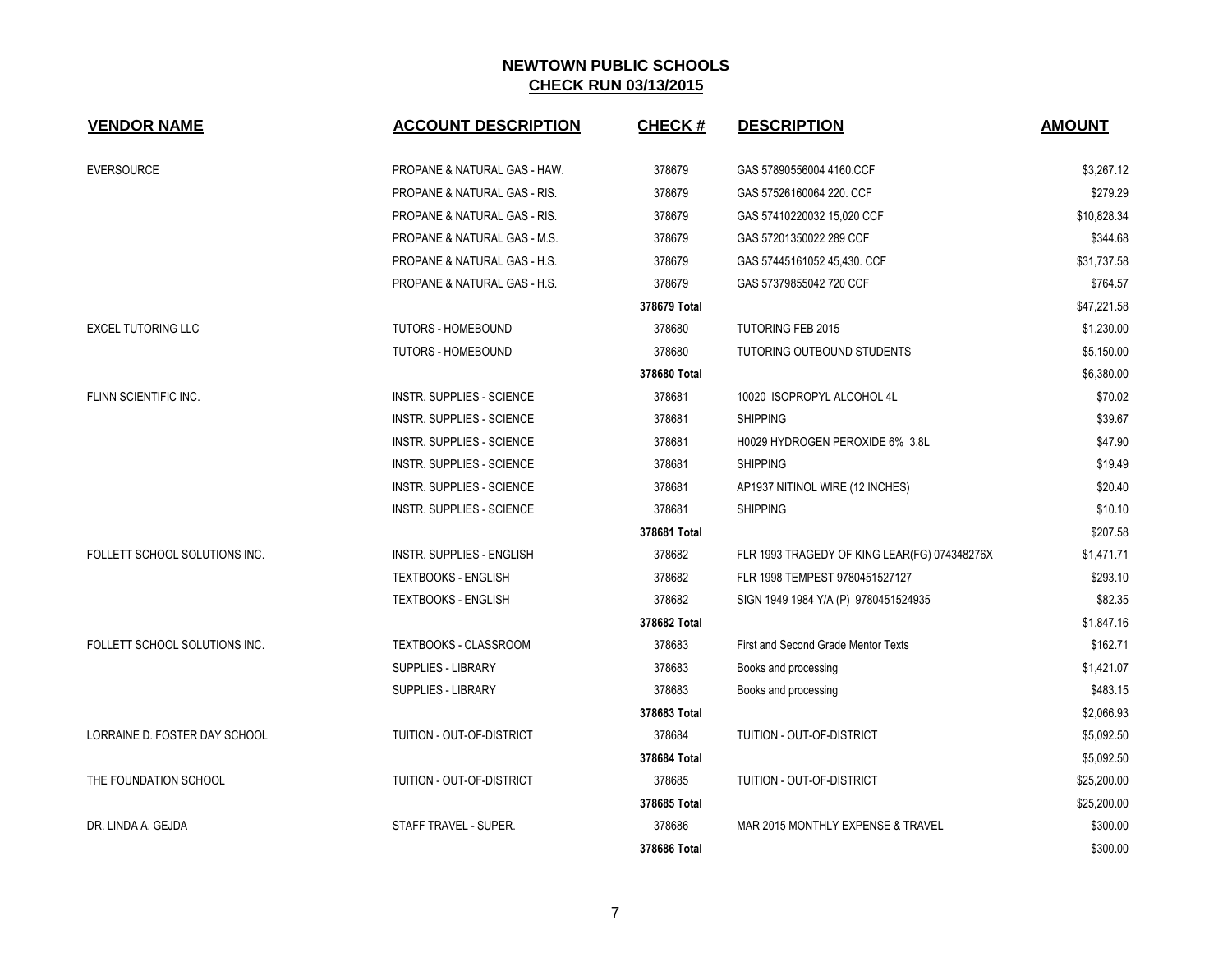| <b>VENDOR NAME</b>                       | <b>ACCOUNT DESCRIPTION</b>     | <b>CHECK#</b> | <b>DESCRIPTION</b>                                | <b>AMOUNT</b> |
|------------------------------------------|--------------------------------|---------------|---------------------------------------------------|---------------|
| <b>GOLDIE AND LIBRO MUSIC CENTER LLC</b> | <b>REPAIRS - MUSIC</b>         | 378687        | <b>INSTRUMENT REPAIRS</b>                         | \$35.00       |
|                                          | <b>REPAIRS - MUSIC</b>         | 378687        | <b>INSTRUMENT REPAIRS</b>                         | \$295.00      |
|                                          |                                | 378687 Total  |                                                   | \$330.00      |
| GOVCONNECTION, INC.                      | <b>SECURITY SUPPLIES</b>       | 378688        | Hewlett-Packard 304A Black Toner Cartridge        | \$124.99      |
|                                          |                                | 378688 Total  |                                                   | \$124.99      |
| <b>PRIVATE</b>                           | TUITION - OUT-OF-DISTRICT      | 378689        | TUITION - OUT-OF-DISTRICT                         | \$20,000.00   |
|                                          |                                | 378689 Total  |                                                   | \$20,000.00   |
| STEPHANIE GREAVES                        | STAFF TRAVEL - PUPIL SERV.     | 378690        | TRAVEL FEB 2015                                   | \$55.02       |
|                                          | STAFF TRAVEL - PUPIL SERV.     | 378690        | TRAVEL JAN 2015                                   | \$46.89       |
|                                          |                                | 378690 Total  |                                                   | \$101.91      |
| PAULA A. GREENFIELD                      | STAFF TRAVEL - CLASSROOM       | 378691        | <b>UCONN / ECE CONF</b>                           | \$91.33       |
|                                          |                                | 378691 Total  |                                                   | \$91.33       |
| SAMUEL R. HAZO COMPOSER/CONDUCTOR        | <b>INSTR. SUPPLIES - MUSIC</b> | 378692        | <b>CLINIC SERVICES</b>                            | \$1,000.00    |
|                                          |                                | 378692 Total  |                                                   | \$1,000.00    |
| <b>HEARST CT POST</b>                    | ADVERTISING - SUPER.           | 378693        | ONLINE EMPLOYMENT DATABASE ADMIN                  | \$475.00      |
|                                          |                                | 378693 Total  |                                                   | \$475.00      |
| HEARTSMART.COM                           | MEDICAL SUPPLIES - H.S.        | 378694        | Zoll adult AED Pad                                | \$59.00       |
|                                          | MEDICAL SUPPLIES - H.S.        | 378694        | Zoll Pedi. Pad for AED-10% discount-& no shipping | \$95.00       |
|                                          | MEDICAL SUPPLIES - H.S.        | 378694        | Battery pack for Zoll AED-for Sandy Hook          | \$75.00       |
|                                          |                                | 378694 Total  |                                                   | \$229.00      |
| HUGH'S MECHANICAL EQUIPMENT LLC          | PROF. SERV. - B. & G.          | 378695        | MONTHLY UNDERGROUND TANK INSPECTIONS              | \$1,350.00    |
|                                          |                                | 378695 Total  |                                                   | \$1,350.00    |
| <b>LISA JOHNS</b>                        | STAFF TRAVEL - INFO. TECH.     | 378696        | TRAVEL FEB 2015                                   | \$26.85       |
|                                          |                                | 378696 Total  |                                                   | \$26.85       |
| <b>JAMIE KENNY</b>                       | CONTRACTED SERV. - WORLD LANG. | 378697        | AATS MEMBERSHIP                                   | \$65.00       |
|                                          |                                | 378697 Total  |                                                   | \$65.00       |
| KIDS LANGUAGE CENTER                     | PROF. SERV. - SP/HEAR.         | 378698        | <b>CONSULTATION SERVICES</b>                      | \$1,050.00    |
|                                          | CONTRACTED SERV. - SP/HEAR.    | 378698        | SPEC EVAL NHS                                     | \$2,025.00    |
|                                          |                                | 378698 Total  |                                                   | \$3,075.00    |
| <b>SUSAN ANTHONY KLEIN</b>               | CONTRACTED SERV. - MUSIC       | 378699        | Accompaniment services for winter concert.        | \$200.00      |
|                                          |                                | 378699 Total  |                                                   | \$200.00      |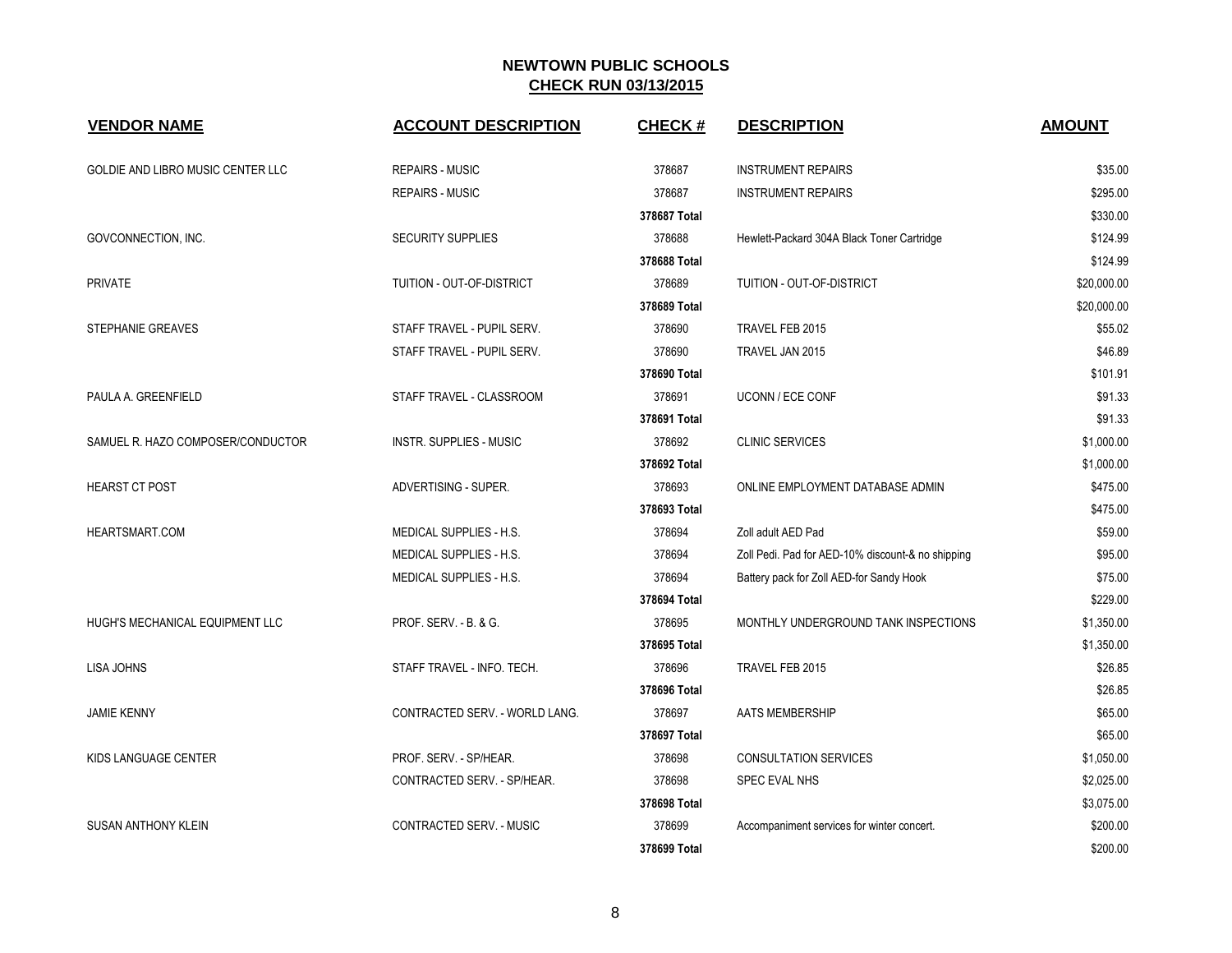| <b>VENDOR NAME</b>            | <b>ACCOUNT DESCRIPTION</b>          | <b>CHECK#</b> | <b>DESCRIPTION</b>                                   | <b>AMOUNT</b> |
|-------------------------------|-------------------------------------|---------------|------------------------------------------------------|---------------|
| KLINGBERG FAMILY CENTERS INC. | TUITION - OUT-OF-DISTRICT           | 378700        | TUITION - OUT-OF-DISTRICT                            | \$5,171.74    |
|                               |                                     | 378700 Total  |                                                      | \$5,171.74    |
| <b>VARDA KRUMAN</b>           | CONTRACTED SERV. - MUSIC            | 378701        | Accompaniment services for music concert             | \$62.50       |
|                               |                                     | 378701 Total  |                                                      | \$62.50       |
| <b>TYLER LACROCE</b>          | CONTRACTED SERV. - B.O.E.           | 378702        | TAPING BOE MEETING 02/17/15                          | \$30.00       |
|                               |                                     | 378702 Total  |                                                      | \$30.00       |
| LEAHY'S FUELS INC.            | PROPANE & NATURAL GAS - M.G.        | 378703        | PROPANE 56117G 238.8 UNITS                           | \$427.45      |
|                               | PROPANE & NATURAL GAS - H.S.        | 378703        | PROPANE 97208G 469.7 UNITS                           | \$840.76      |
|                               |                                     | 378703 Total  |                                                      | \$1,268.21    |
| DR. ANA PAULA MACHADO         | MEDICAL ADVISOR - HEALTH ADMIN      | 378704        | MEDICAL DIRECTOR MAR 2015                            | \$833.33      |
|                               |                                     | 378704 Total  |                                                      | \$833.33      |
| MAHARD'S PIANO SERVICE, LLC   | <b>REPAIRS - MUSIC</b>              | 378705        | PIANO TUNING                                         | \$485.00      |
|                               |                                     | 378705 Total  |                                                      | \$485.00      |
| <b>MAILFINANCE</b>            | EQUIP RENTAL - ADMIN.               | 378706        | LEASE AGREEMENT 2014/15 H/S                          | \$784.17      |
|                               | EQUIP RENTAL - BUS. SERV.           | 378706        | LEASE AGREEMENT 2014/15 C/O                          | \$784.17      |
|                               | EQUIP RENTAL - BUS. SERV.           | 378706        | LEASE AGREEMENT 2014/15 C/O                          | \$430.53      |
|                               |                                     | 378706 Total  |                                                      | \$1,998.87    |
| W.B. MASON., INC.             | OFF. SUPPLIES - BUS. SERV.          | 378707        | <b>SUPPLIES 2014/15</b>                              | \$72.15       |
|                               | OFF. SUPPLIES - BUS. SERV.          | 378707        | <b>SUPPLIES 2014/15</b>                              | \$80.65       |
|                               | OFF. SUPPLIES - BUS. SERV.          | 378707        | <b>SUPPLIES 2014/15</b>                              | \$177.82      |
|                               | OFF. SUPPLIES - BUS. SERV.          | 378707        | <b>SUPPLIES 2014/15</b>                              | \$22.39       |
|                               | OFF. SUPPLIES - BUS. SERV.          | 378707        | <b>SUPPLIES 2014/15</b>                              | \$47.76       |
|                               | OFF. SUPPLIES - PUPIL SERV.         | 378707        | PLEASE ORDER AS PER ATTACHED                         | \$26.99       |
|                               | INSTR. SUPPLIES - T.A.P./FLEX       | 378707        | CALENDAR- INDEX CARDS- PAPER- SEE CART               | \$221.00      |
|                               | INSTR. SUPPLIES - T.A.P./FLEX       | 378707        | CALENDAR- INDEX CARDS- PAPER- SEE CART               | \$352.37      |
|                               | REPAIRS - LIFE MAN./CULINARY        | 378707        | HP 305X, (CE410XD) 2-pack High Yield Black LaserJet  | \$186.99      |
|                               | REPAIRS - LIFE MAN./CULINARY        | 378707        | Quartet® Classic Cork Bulletin Board, 36 x 24, Oak   | \$49.95       |
|                               | <b>REPAIRS - LIFE MAN /CULINARY</b> | 378707        | HP 305A, (CE411A) Cyan Original LaserJet             | \$94.19       |
|                               | REPAIRS - LIFE MAN./CULINARY        | 378707        | HP 305A, (CE413A) Magenta Original LaserJet          | \$94.19       |
|                               | REPAIRS - LIFE MAN./CULINARY        | 378707        | HP 305A, (CE412A) Yellow Original LaserJet           | \$94.19       |
|                               | <b>SUPPLIES - LIBRARY</b>           | 378707        | 5 shelf HON Harvest Laminate Bookcases               | \$380.00      |
|                               | INSTR. SUPPLIES - MATH              | 378707        | Pen style whiteboard markers for use in math classes | \$164.00      |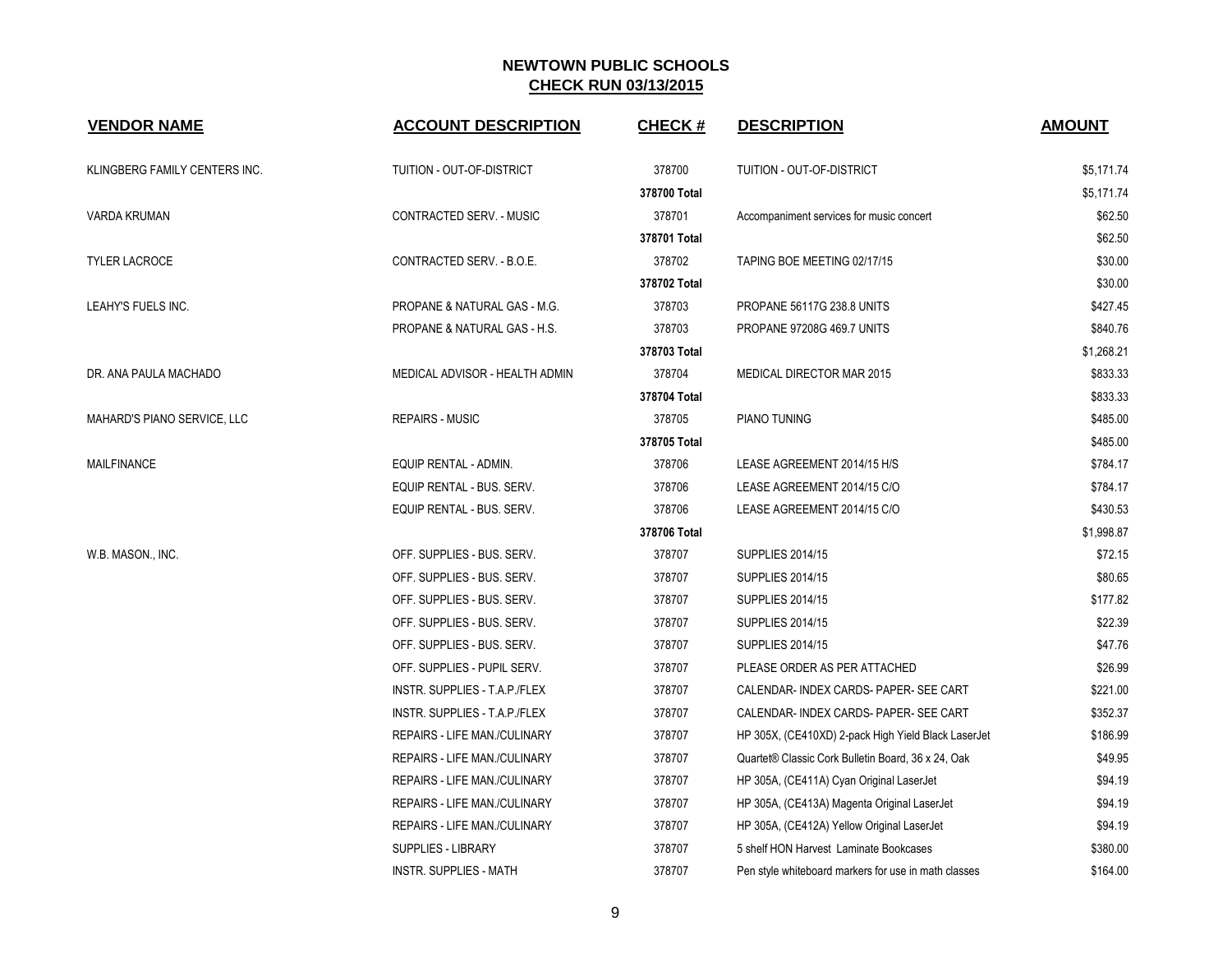| <b>VENDOR NAME</b>      | <b>ACCOUNT DESCRIPTION</b>            | <b>CHECK#</b> | <b>DESCRIPTION</b>                                         | <b>AMOUNT</b> |
|-------------------------|---------------------------------------|---------------|------------------------------------------------------------|---------------|
| W.B. MASON., INC.       | INSTR. SUPPLIES - CLASSROOM           | 378707        | One Carton of 12 boxes of 12 oz. Purell Pump bottles       | \$63.99       |
|                         | INSTR. SUPPLIES - CLASSROOM           | 378707        | One Carton of 144 boxes of Tissues,                        | \$168.48      |
|                         | INSTR. SUPPLIES - TRANSITIONAL        | 378707        | PLEASE ORDER AS PER ATTACHED                               | \$157.65      |
|                         | <b>INSTR. SUPPLIES - TRANSITIONAL</b> | 378707        | PLEASE ORDER AS PER ATTACHED                               | \$13.40       |
|                         | OFF. SUPPLIES - ADMIN.                | 378707        | Tissues, ItemMRC2930. Free shipping                        | \$137.30      |
|                         | <b>INSTR. SUPPLIES - ENGLISH</b>      | 378707        | Ziploc bags for book storage- LA Dept.                     | \$179.95      |
|                         | OFF. SUPPLIES - ADMIN.                | 378707        | Lined post it notes and 2 Inch Velcro tape emergency bags. | \$44.03       |
|                         |                                       | 378707 Total  |                                                            | \$2,829.44    |
| <b>DEVIN MATTE</b>      | CONTRACTED SERV. - B.O.E.             | 378708        | TAPING BOE MEETING 02/17/15                                | \$50.00       |
|                         |                                       | 378708 Total  |                                                            | \$50.00       |
| MELIORA ACADEMY INC.    | TUITION - OUT-OF-DISTRICT             | 378709        | TUITION - OUT-OF-DISTRICT                                  | \$15,015.00   |
|                         |                                       | 378709 Total  |                                                            | \$15,015.00   |
| WILLIAM B. MEYER INC.   | OFF. SUPPLIES - PUPIL SERV.           | 378710        | <b>MONTHLY STORAGE</b>                                     | \$61.44       |
|                         |                                       | 378710 Total  |                                                            | \$61.44       |
| MOBILE MINI, INC.       | <b>EQUIP RENTAL - B&amp;G</b>         | 378711        | STORAGE CONTAINER RENTAL E726 - 2014-2015                  | \$75.00       |
|                         |                                       | 378711 Total  |                                                            | \$75.00       |
| MOORE MEDICAL LLC       | MEDICAL SUPPLIES - ELEM.              | 378712        | #96561- Liquid Ibuprophen- 4 oz.                           | \$21.30       |
|                         | <b>MEDICAL SUPPLIES - M.S.</b>        | 378712        | 5 bottles of Ibuprofen-#88906-(MS)                         | \$50.00       |
|                         | MEDICAL SUPPLIES - H.S.               | 378712        | #65274- plastic cups                                       | \$35.17       |
|                         |                                       | 378712 Total  |                                                            | \$106.47      |
| MUSICAL ARTS CONFERENCE | MEMBERSHIPS - MUSIC                   | 378713        | DUES FOR VARSITY COLOR GUARD                               | \$1,000.00    |
|                         |                                       | 378713 Total  |                                                            | \$1,000.00    |
| <b>NASCO</b>            | INSTR. SUPPLIES - SP. ED. PREK-8      | 378714        | PLEASE ORDER AS PER ATTACHED                               | \$574.03      |
|                         | <b>INSTR. SUPPLIES - MATH</b>         | 378714        | Various supplies for Math, including calculators,          | \$245.79      |
|                         | <b>INSTR. SUPPLIES - SCIENCE</b>      | 378714        | Cow eye, Item OS01628M                                     | \$225.00      |
|                         |                                       | 378714 Total  |                                                            | \$1,044.82    |
| <b>NCS PEARSON INC.</b> | INSTR. SUPPLIES - SP. ED. PREK-8      | 378715        | SEE ATTACHED FOR SENSORY PROFILE SCHOOL                    | \$188.68      |
|                         |                                       | 378715 Total  |                                                            | \$188.68      |
| <b>NCSS</b>             | MEMBERSHIPS - SOC. STUDIES            | 378716        | Membership renewal                                         | \$69.00       |
|                         |                                       | 378716 Total  |                                                            | \$69.00       |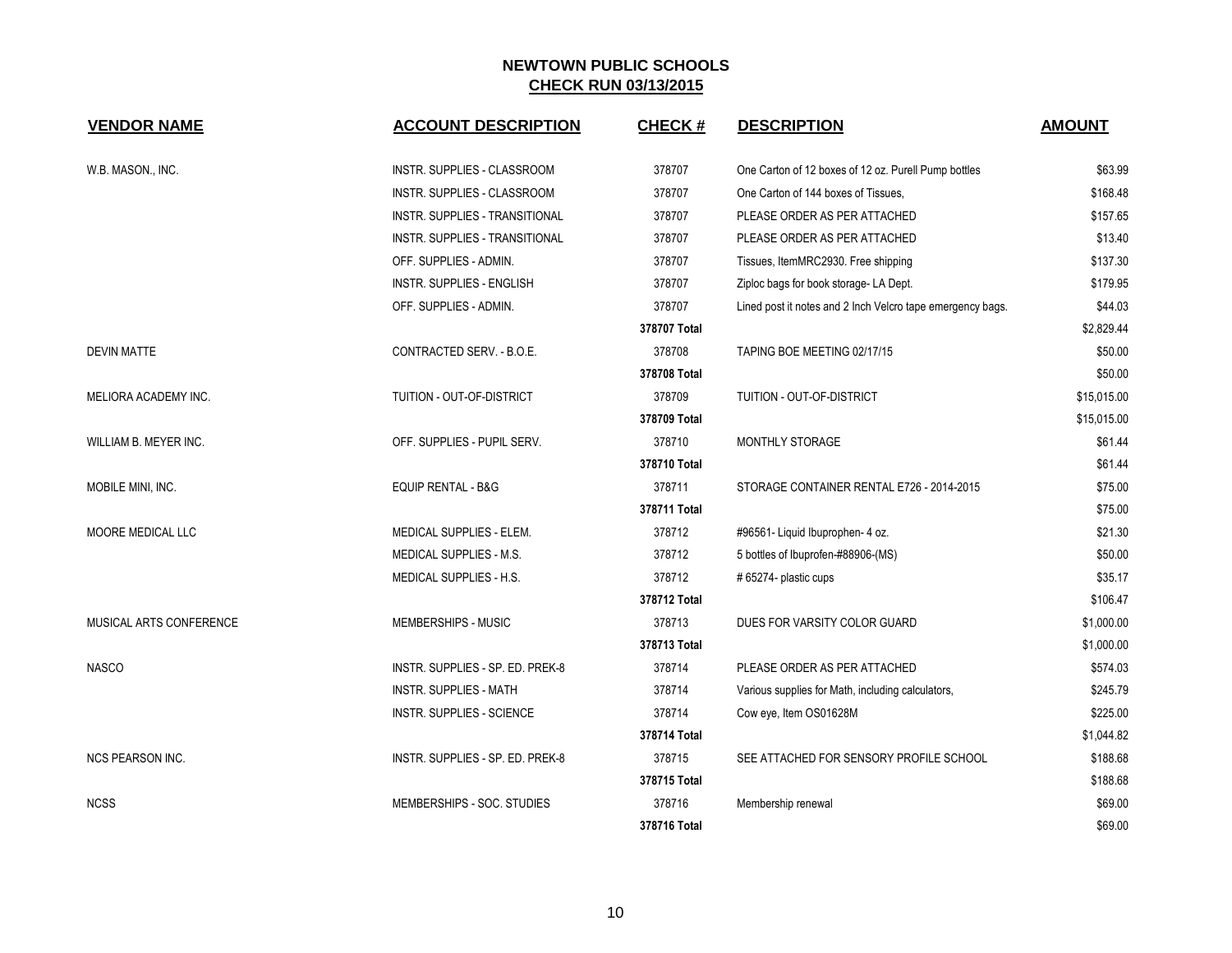| <b>VENDOR NAME</b>         | <b>ACCOUNT DESCRIPTION</b>       | <b>CHECK#</b> | <b>DESCRIPTION</b>                           | <b>AMOUNT</b> |
|----------------------------|----------------------------------|---------------|----------------------------------------------|---------------|
| NEOPOST NORTHEAST DISTRICT | OFF. SUPPLIES - BUS. SERV.       | 378717        | DOUBLE STRIP LABELS FOR POSTAGE MACHINE      | \$48.00       |
|                            | OFF. SUPPLIES - BUS. SERV.       | 378717        | <b>SHIPPING</b>                              | \$15.00       |
|                            |                                  | 378717 Total  |                                              | \$63.00       |
| NEWTOWN BOARD OF EDUCATION | MEDICAL INS. PREMIUMS            | 378718        | <b>LONG TERM DISABILITY</b>                  | \$2,349.27    |
|                            | <b>ADMINISTRATION FEES</b>       | 378718        | <b>DENTAL ADMIN</b>                          | \$2,860.00    |
|                            | <b>ADMINISTRATION FEES</b>       | 378718        | RETIREE ADM FEE FEB 2015                     | \$220.00      |
|                            | <b>ADMINISTRATION FEES</b>       | 378718        | COBRA ADM FEE MARCH 2015                     | \$300.00      |
|                            | LIFE INSURANCE                   | 378718        | <b>AD&amp;D PREMIUM</b>                      | \$1,174.86    |
|                            | LIFE INSURANCE                   | 378718        | <b>LIFE PREMIUM</b>                          | \$5,874.30    |
|                            |                                  | 378718 Total  |                                              | \$12,778.43   |
| MARGARET O'CALLAGHAN       | STAFF TRAVEL - STAFF DEVELOP.    | 378719        | <b>TRAVEL CONF</b>                           | \$22.60       |
|                            |                                  | 378719 Total  |                                              | \$22.60       |
| PETER OBRE                 | <b>CONTRACTED SERV. - MUSIC</b>  | 378720        | Accompaniment services for winter concert    | \$75.00       |
|                            |                                  | 378720 Total  |                                              | \$75.00       |
| <b>ON-SITE SHREDDING</b>   | CONTRACTED SERV. - BUS. SERV.    | 378721        | SHREDDING SERV AT C/O 2014/15                | \$40.00       |
|                            |                                  | 378721 Total  |                                              | \$40.00       |
| OPTIMA INC.                | <b>INSTR. SUPPLIES - MATH</b>    | 378722        | Dry Erase XY Axis Graph Magnet               | \$99.95       |
|                            | <b>INSTR. SUPPLIES - MATH</b>    | 378722        | Shipping                                     | \$9.95        |
|                            |                                  | 378722 Total  |                                              | \$109.90      |
| OTIS ELEVATOR COMPANY      | <b>B&amp;G CONTRACTED SERV.</b>  | 378723        | ELEVATOR SVC CONTRACT - HAWL / RIS 2014-2015 | \$267.57      |
|                            |                                  | 378723 Total  |                                              | \$267.57      |
| PAR INC.                   | <b>INSTR. SUPPLIES - PSYCH.</b>  | 378724        | MANUAL WW6845TM FOR EDDT                     | \$64.00       |
|                            | INSTR. SUPPLIES - PSYCH.         | 378724        | MANUAL WW6007TM FOR EDDT                     | \$64.00       |
|                            | INSTR. SUPPLIES - PSYCH.         | 378724        | <b>SHIPPING</b>                              | \$12.80       |
|                            |                                  | 378724 Total  |                                              | \$140.80      |
| PEARSON EDUCATION INC.     | TEXTBOOKS - CURR. DEVELOP.       | 378725        | BLB Chem AP 13-2015 wMC eTxt 6 yr.           | \$46.79       |
|                            |                                  | 378725 Total  |                                              | \$46.79       |
| PEARSON EDUCATION INC.     | <b>INSTR. SUPPLIES - READING</b> | 378726        | DRA2 Progress Monitoring Assessment          | \$149.42      |
|                            | INSTR. SUPPLIES - READING        | 378726        | Shipping                                     | \$15.00       |
|                            | TEXTBOOKS - CLASSROOM            | 378726        | Push and Pull Big Book iOpeners,             | \$37.47       |
|                            | TEXTBOOKS - CLASSROOM            | 378726        | Shipping and Handling charges                | \$2.81        |
|                            |                                  | 378726 Total  |                                              | \$204.70      |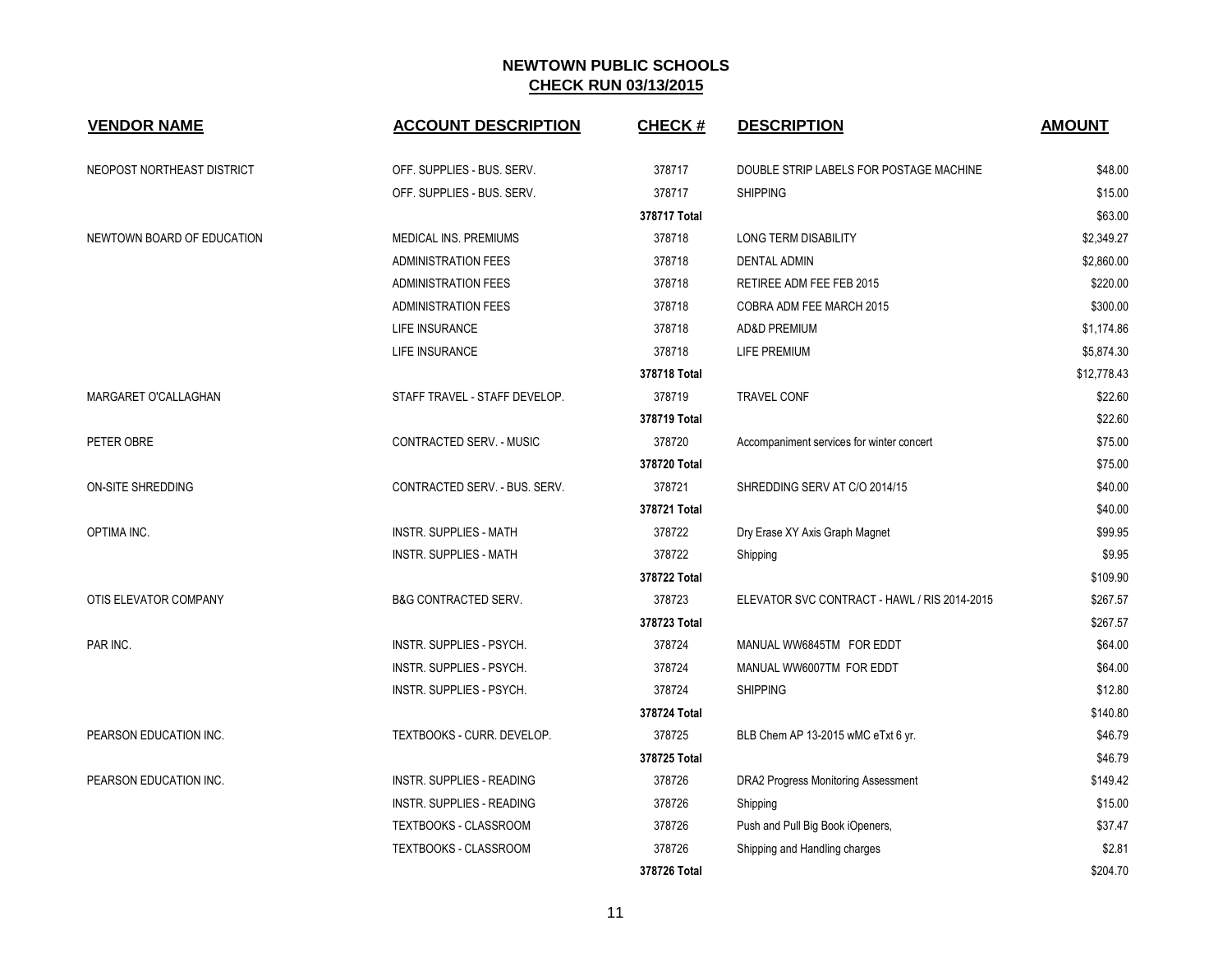| <b>VENDOR NAME</b>           | <b>ACCOUNT DESCRIPTION</b>          | <b>CHECK#</b> | <b>DESCRIPTION</b>                                    | <b>AMOUNT</b> |
|------------------------------|-------------------------------------|---------------|-------------------------------------------------------|---------------|
| <b>CAROL PELLIGRA</b>        | <b>REPAIRS - ART</b>                | 378727        | POWER SWITCH FOR POTTERS WHEEL                        | \$42.00       |
|                              | <b>INSTR. SUPPLIES - ART</b>        | 378727        | SHIPPING POTTERY TO K12 EXHIBIT                       | \$70.47       |
|                              |                                     | 378727 Total  |                                                       | \$112.47      |
| J.W. PEPPER & SON INC.       | <b>INSTR. SUPPLIES - MUSIC</b>      | 378728        | <b>MUSIC SUPPLIES</b>                                 | \$198.79      |
|                              | <b>INSTR. SUPPLIES - MUSIC</b>      | 378728        | <b>MUSIC SUPPLIES</b>                                 | \$239.70      |
|                              | <b>INSTR. SUPPLIES - MUSIC</b>      | 378728        | <b>MUSIC SUPPLIES</b>                                 | \$95.99       |
|                              | <b>INSTR. SUPPLIES - MUSIC</b>      | 378728        | <b>MUSIC SUPPLIES</b>                                 | \$14.00       |
|                              | <b>INSTR. SUPPLIES - MUSIC</b>      | 378728        | <b>MUSIC SUPPLIES</b>                                 | \$38.00       |
|                              | <b>INSTR. SUPPLIES - MUSIC</b>      | 378728        | <b>MUSIC SUPPLIES</b>                                 | \$65.99       |
|                              | <b>INSTR. SUPPLIES - MUSIC</b>      | 378728        | <b>MUSIC SUPPLIES</b>                                 | \$166.99      |
|                              | INSTR. SUPPLIES - MUSIC             | 378728        | <b>MUSIC SUPPLIES</b>                                 | \$14.50       |
|                              | <b>INSTR. SUPPLIES - MUSIC</b>      | 378728        | <b>MUSIC SUPPLIES</b>                                 | \$30.50       |
|                              |                                     | 378728 Total  |                                                       | \$864.46      |
| PERKINS SCHOOL FOR THE BLIND | TUITION - OUT-OF-DISTRICT           | 378729        | TUITION - OUT-OF-DISTRICT                             | \$16,480.50   |
|                              |                                     | 378729 Total  |                                                       | \$16,480.50   |
| PETTY CASH                   | POSTAGE - ADMIN.                    | 378730        | PETTY CASH                                            | \$8.89        |
|                              | INSTR. SUPPLIES - CLASSROOM         | 378730        | PETTY CASH                                            | \$68.19       |
|                              |                                     | 378730 Total  |                                                       | \$77.08       |
| <b>BEN PISANO</b>            | <b>REPAIRS - SPORTS</b>             | 378731        | <b>BATTING CAGE REPAIRS</b>                           | \$716.56      |
|                              |                                     | 378731 Total  |                                                       | \$716.56      |
| PITSCO EDUCATION             | INSTR. SUPPLIES - TECH ED.          | 378732        | 100PK GTRX WHEELS- AXLE TUBE- CO2 CARTRIDGES          | \$580.74      |
|                              | INSTR. SUPPLIES - TECH. ED          | 378732        | Balloon Construction Paper, Item MG53749              | \$276.00      |
|                              | INSTR. SUPPLIES - TECH. ED          | 378732        | Deluxe Portable Pump II, Item Mg59323                 | \$69.95       |
|                              | INSTR. SUPPLIES - TECH. ED          | 378732        | Shipping charge                                       | \$27.68       |
|                              |                                     | 378732 Total  |                                                       | \$954.37      |
| PLANK ROAD PUBLISHING INC.   | <b>INSTR. SUPPLIES - MUSIC</b>      | 378733        | Music Instructional Supplies K-4                      | \$867.43      |
|                              |                                     | 378733 Total  |                                                       | \$867.43      |
| <b>MARK J. POMPANO</b>       | STAFF TRAVEL - SECURITY             | 378734        | TRAVEL, TRAIN FARES & PARKING                         | \$171.85      |
|                              |                                     | 378734 Total  |                                                       | \$171.85      |
| PROJECT ADVENTURE, INC.      | INSTR. SUPPLIES - PROJECT ADVENTURE | 378735        | Items per attached order for use in Project Adventure | \$617.50      |
|                              | INSTR. SUPPLIES - PROJECT ADVENTURE | 378735        | shipping charge                                       | \$80.29       |
|                              | INSTR. SUPPLIES - PROJECT ADVENTURE | 378735        | Items per attached order for use in Project Adventure | \$144.00      |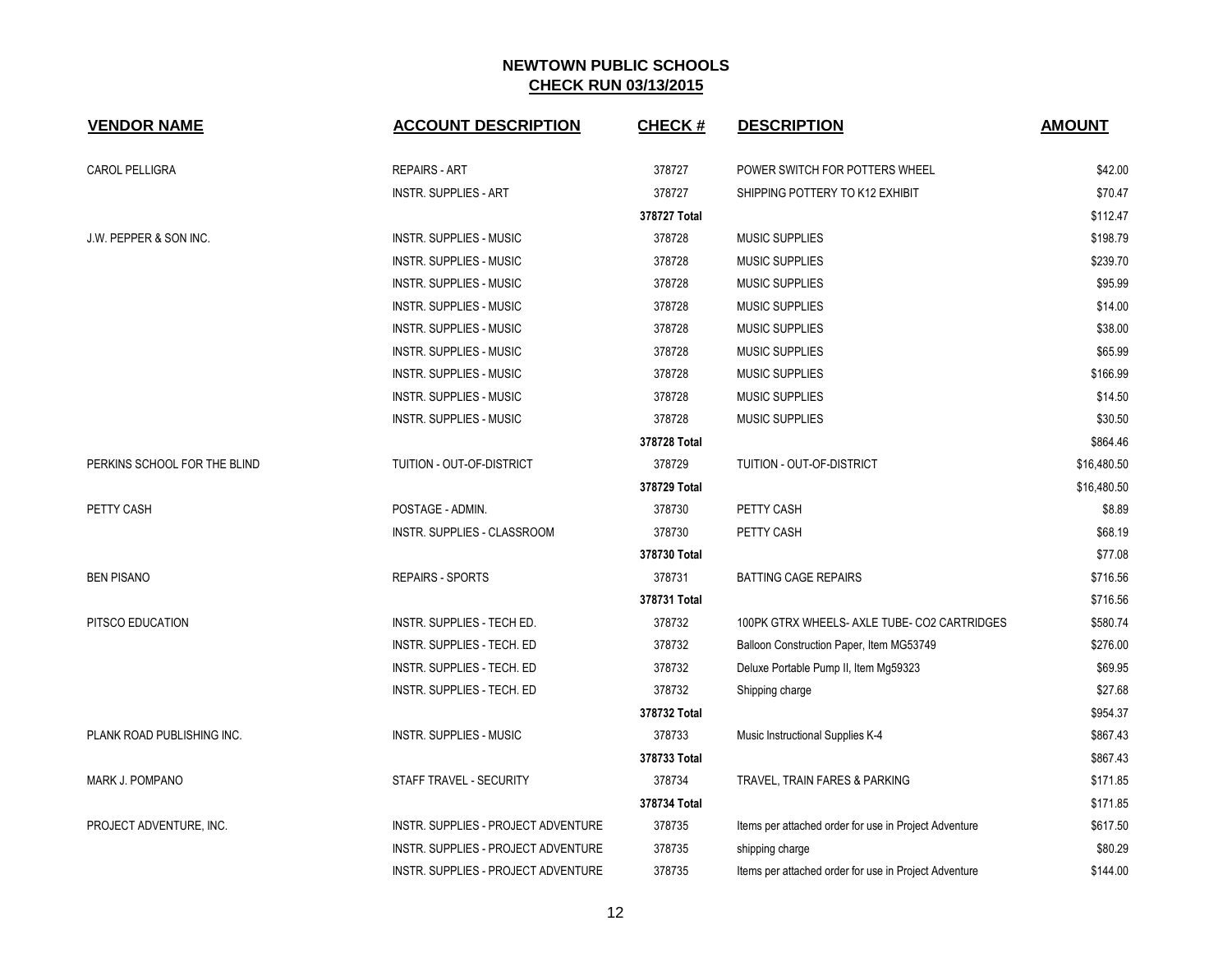| <b>VENDOR NAME</b>            | <b>ACCOUNT DESCRIPTION</b>          | <b>CHECK#</b> | <b>DESCRIPTION</b>                                    | <b>AMOUNT</b> |
|-------------------------------|-------------------------------------|---------------|-------------------------------------------------------|---------------|
| PROJECT ADVENTURE, INC.       | INSTR. SUPPLIES - PROJECT ADVENTURE | 378735        | shipping charge                                       | \$18.71       |
|                               |                                     | 378735 Total  |                                                       | \$860.50      |
| QUILL CORPORATION             | OFF. SUPPLIES - ADMIN.              | 378736        | Tab dividers gold reinforced leather                  | \$34.93       |
|                               | OFF. SUPPLIES - ADMIN.              | 378736        | Kincaid wall clock                                    | \$49.99       |
|                               | INSTR. SUPPLIES - CLASSROOM         | 378736        | Quill brand easel chart                               | \$316.68      |
|                               | INSTR. SUPPLIES - CLASSROOM         | 378736        | Quill Brand Sticky Notes                              | (\$7.99)      |
|                               | INSTR. SUPPLIES - CLASSROOM         | 378736        | MISC. CLASSROOM SUPPLIES                              | (\$100.80)    |
|                               | INSTR. SUPPLIES - CLASSROOM         | 378736        | Quill brand easel chart                               | \$369.46      |
|                               | INSTR. SUPPLIES - CLASSROOM         | 378736        | MISC. CLASSROOM SUPPLIES                              | \$71.90       |
|                               | <b>INSTR. SUPPLIES - CLASSROOM</b>  | 378736        | Quill Brand Sticky Notes                              | \$103.87      |
|                               | INSTR. SUPPLIES - CLASSROOM         | 378736        | Quill Brand Jumbo paper clips                         | \$33.15       |
|                               | INSTR. SUPPLIES - CLASSROOM         | 378736        | Quill brand easel chart                               | \$633.86      |
|                               | INSTR. SUPPLIES - CLASSROOM         | 378736        | MISC. CLASSROOM SUPPLIES                              | \$259.19      |
|                               |                                     | 378736 Total  |                                                       | \$1,764.24    |
| THE READING & WRITING PROJECT | STAFF TRAIN. - STAFF DEVELOP.       | 378737        | Columbia Reading and Writing Project Staff Developers | \$2,000.00    |
|                               | OTHER SUPPLIES - STAFF DEVELOP.     | 378737        | Two Staff Presenters: MS and RIS Five Visits each.    | \$252.63      |
|                               | STAFF TRAVEL - STAFF DEVELOP.       | 378737        | Two Presenters Five Visits per school 2014-2015       | \$114.87      |
|                               |                                     | 378737 Total  |                                                       | \$2,367.50    |
| <b>FELIX RODRIGUEL</b>        | <b>B&amp;G SUPPLIES - CUSTODIAL</b> | 378738        | SHOES (50059)                                         | \$100.00      |
|                               |                                     | 378738 Total  |                                                       | \$100.00      |
| <b>NELSON M. SANTOS</b>       | STAFF TRAVEL - INFO. TECH.          | 378739        | TRAVEL FEB 2015                                       | \$122.07      |
|                               |                                     | 378739 Total  |                                                       | \$122.07      |
| SCHOLASTIC INC.               | <b>TEXTBOOKS - READING</b>          | 378740        | Set up for orders throughout the year                 | \$12.70       |
|                               |                                     | 378740 Total  |                                                       | \$12.70       |
| <b>SCHOOL SPECIALTY</b>       | INSTR. SUPPLIES - WORLD LANG.       | 378741        | 50 FOR WORLD LANGUAGE: BOOK CRB/LPB COMBO             | \$139.50      |
|                               | INSTR. SUPPLIES - SOC. STUDIES      | 378741        | 50 FOR SOCIAL STUDIES: BOOK CRB/LPB COMBO             | \$139.50      |
|                               |                                     | 378741 Total  |                                                       | \$279.00      |
| SECURE ECO SHRED              | OFF. SUPPLIES - ADMIN.              | 378742        | Monthly shredding contract                            | \$35.00       |
|                               |                                     | 378742 Total  |                                                       | \$35.00       |
| <b>SERC</b>                   | STAFF TRAIN. - ADMIN.               | 378743        | Registration: SRBI Symposium: Updates                 | \$90.00       |
|                               |                                     | 378743 Total  |                                                       | \$90.00       |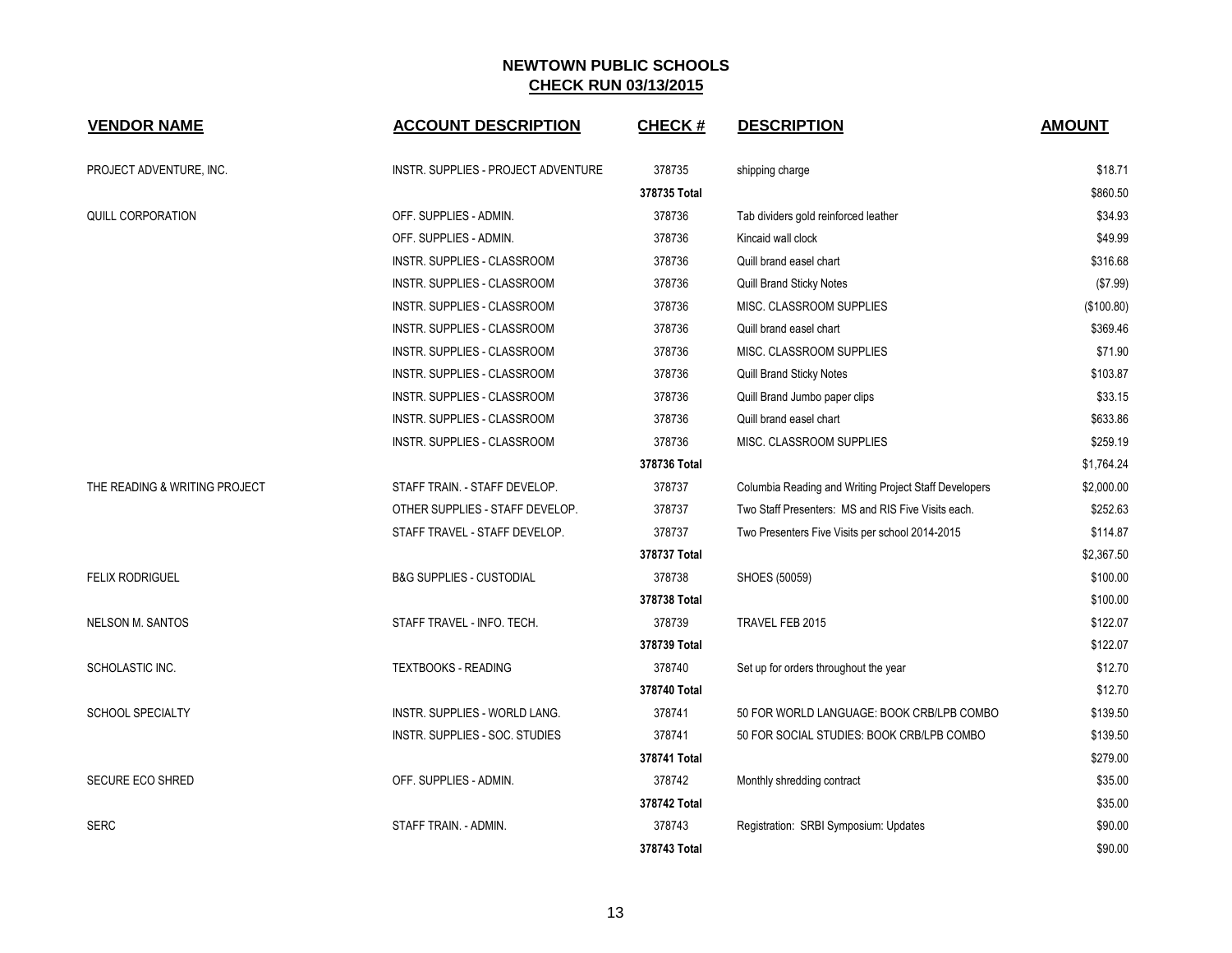| <b>VENDOR NAME</b>                 | <b>ACCOUNT DESCRIPTION</b>          | <b>CHECK#</b> | <b>DESCRIPTION</b>                                     | <b>AMOUNT</b>  |
|------------------------------------|-------------------------------------|---------------|--------------------------------------------------------|----------------|
| <b>SERC</b>                        | STAFF TRAIN. - ELEM.                | 378744        | online course vision screening for three school nurses | \$120.00       |
|                                    |                                     | 378744 Total  |                                                        | \$120.00       |
| <b>SHAR PRODUCTS CO.</b>           | <b>REPAIRS - MUSIC</b>              | 378745        | See Attached List                                      | \$19.00        |
|                                    |                                     | 378745 Total  |                                                        | \$19.00        |
| CAROL CARDILLO SKOLAS              | <b>INSTR. SUPPLIES - ART</b>        | 378746        | <b>SUPPLIES</b>                                        | \$20.32        |
|                                    |                                     | 378746 Total  |                                                        | \$20.32        |
| THE SOUTHFIELD CENTER FOR PSY SERV | PROF. SERV. - SP/HEAR.              | 378747        | SPEECH CONSULTATIONS                                   | \$2,945.92     |
|                                    |                                     | 378747 Total  |                                                        | \$2,945.92     |
| TAX COLLECTOR NEWTOWN              | SEWER OPERATION & MAINT.            | 378748        | SEWER USE H/S                                          | \$4,953.96     |
|                                    | SEWER OPERATION & MAINT.            | 378748        | SEWER USE S/H                                          | \$39.10        |
|                                    | SEWER OPERATION & MAINT.            | 378748        | SEWER USE HAW                                          | \$607.99       |
|                                    |                                     | 378748 Total  |                                                        | \$5,601.05     |
|                                    | SEWER OPERATION & MAINT.            | 378749        | SEWER USE M/S                                          | \$1,876.50     |
|                                    |                                     | 378749 Total  |                                                        | \$1,876.50     |
| <b>RICHARD THORNE</b>              | <b>B&amp;G SUPPLIES - CUSTODIAL</b> | 378750        | SHOES (50059)                                          | \$100.00       |
|                                    |                                     | 378750 Total  |                                                        | \$100.00       |
| TOWN OF NEWTOWN                    | <b>DENTAL CLAIMS</b>                | 378751        | DENTAL INSURANCE - SELF FUNDED MARCH 2015              | \$67,378.25    |
|                                    |                                     | 378751 Total  |                                                        | \$67,378.25    |
|                                    | MEDICAL INSURANCE                   | 378752        | 4TH QTR. MEDICAL BENEFITS MARCH 2015                   | \$2,066,827.00 |
|                                    |                                     | 378752 Total  |                                                        | \$2,066,827.00 |
| <b>TRIUMPH LEARNING LLC</b>        | STAFF TRAIN. - MATH                 | 378753        | Common Core Coach Mathematics 7, Item WAB T118NA       | \$174.90       |
|                                    | STAFF TRAIN. - MATH                 | 378753        | Common Core Coach Mathematics 8, Item WAB-T119NA       | \$174.90       |
|                                    | STAFF TRAIN. - MATH                 | 378753        | Shipping                                               | \$47.93        |
|                                    |                                     | 378753 Total  |                                                        | \$397.73       |
| MARISOL TROCHE, MS.ED.LPC          | PROF. SERV. - PSYCH/MED. EVAL.      | 378754        | PROF. SERV. - PSYCH/MED. EVAL.                         | \$412.50       |
|                                    |                                     | 378754 Total  |                                                        | \$412.50       |
| UNIVERSITY OF BRIDGEPORT           | UNIVERSITY INTERNS                  | 378755        | TUITION GR 12/06/14 - 07/18/15                         | \$27,720.00    |
|                                    |                                     | 378755 Total  |                                                        | \$27,720.00    |
| <b>US GAMES</b>                    | INSTR. SUPPLIES - P.E.              | 378756        | Foam Bats and Balls Set/12, Multi Color, 10 oz.,       | \$87.99        |
|                                    | <b>INSTR. SUPPLIES - P.E.</b>       | 378756        | Fleece Balls, 4 inch Prism Pack, Set/12, Item # US-215 | \$111.98       |
|                                    | INSTR. SUPPLIES - P.E.              | 378756        | 12 Sided Numbered Dice, (D12s), 8 inch, Set/6,         | \$87.99        |
|                                    | INSTR. SUPPLIES - P.E.              | 378756        | Shipping and Handling charges                          | \$69.09        |